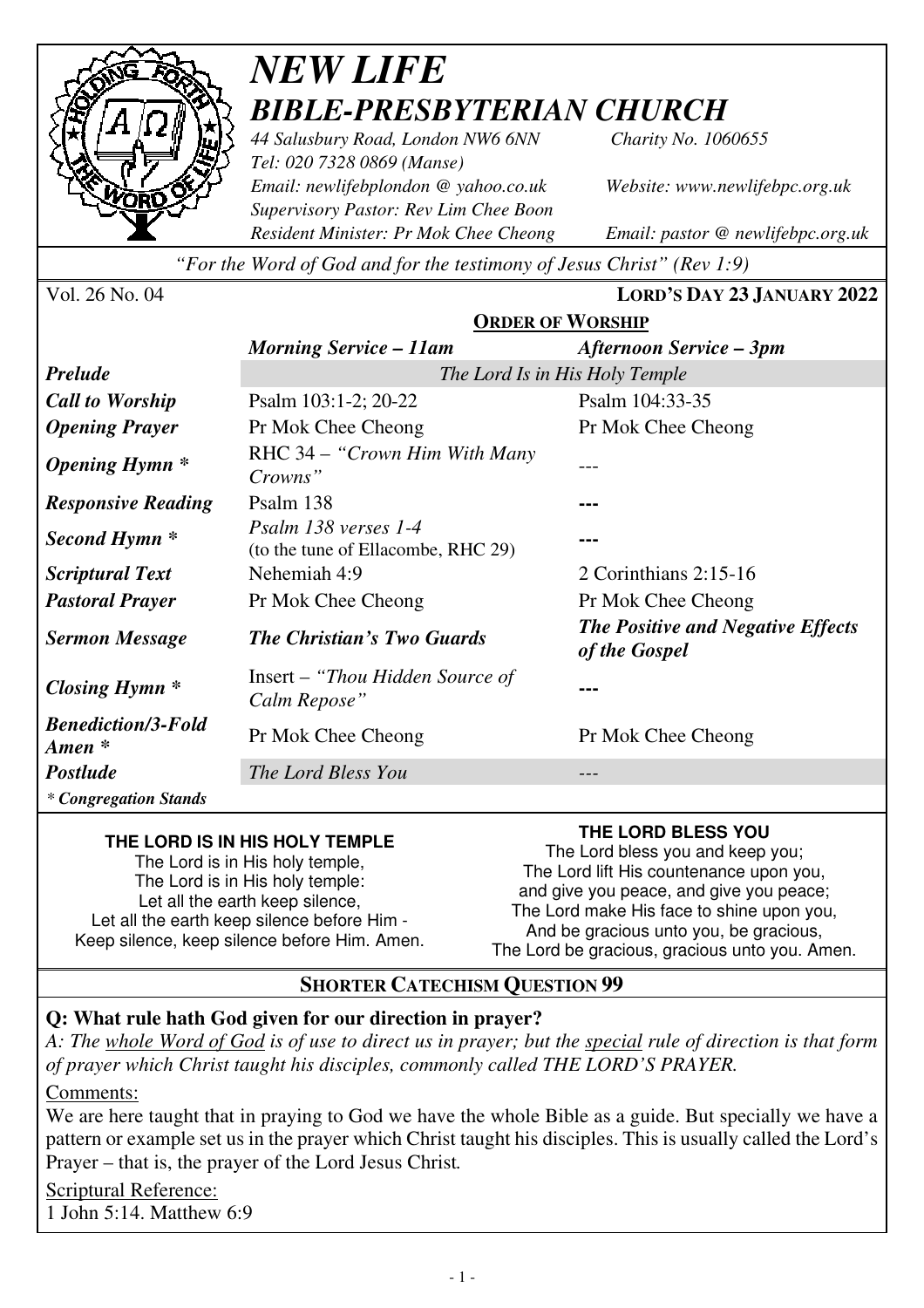# **RESOLVE NOT TO BE VIP**

#### **Introduction**

2021 was a difficult year of a global deadly pandemic and many disasters that killed about 5.5 million people and infected more than 270 million others and still counting but what will 2022 be for you and me? We need to be vigilant and cautious and not to take things for granted too. To the world, a VIP is a Very Important Person and he or she treated with respect and special attention. But there are some VIPs we should not be in the new year. In a spiritual and metaphorical sense, a Christian should not be a VIP in the following context. Read and consider this prayerfully and live wisely in the new year.

#### **1. Very Indolent Person**

One of the problems for a teacher in the school is dealing with students who are lazy or who have a slothful attitude. It should not be spoken of a Christian that he is indolent in his work or service for the Lord. We are to be good stewards and witnesses for Christ, and laziness is not an edifying trait. Industry and hard-work and heart-work should characterise our conduct and behaviour. Romans 12:11-12 says, *"Not slothful in business; fervent in spirit; serving the Lord; Rejoicing in hope; patient in tribulation; continuing instant in prayer"*; Proverbs 15:19 says, *"The way of the slothful man is as an hedge of thorns: but the way of the righteous is made plain,"* and again, Proverbs 26:15 says, *"The slothful hideth his hand in his bosom; it grieveth him to bring it again to his mouth."* So let us resolve to be diligent for the Lord this year both in the study of the Word and the worship in His church. We need to heed the advice of Solomon in Proverbs 6:6, *"Go to the ant, thou sluggard; consider her ways, and be wise."* A lazy student will not do well in an examination or a worker in the marketplace neither will a lazy Christian in life. Industry not indolence should be the characteristic of a God honouring Christian.

#### **2. Very Impatient Person**

Last few Sundays, we spoke of Approaching God with Patience. Someone once prayed, 'Lord, give me patience and I want it now.' Psalm 27:14 says, *"Wait on the LORD: be of good courage, and he shall strengthen thine heart: wait, I say, on the LORD."* Impatience has brought many problems to people. The building of the golden calf in Exodus 32 was due largely to impatience in waiting for Moses to come down from Mt Sinai (Exo 32:1). King Saul offered the sacrifice on his own when Samuel, the prophet delayed in coming, purposely to test him and he failed the test. In Luke 21:19, Jesus advised, *"In your patience possess ye your souls."* Jeremiah in Lamentations 3:26 says, "*It is good that a man should both hope and quietly wait for the salvation of the LORD."* Let us remember Isaiah 40:31, which says, *"But they that wait upon the LORD shall renew their strength; they shall mount up with wings as eagles; they shall run, and not be weary; and they shall walk, and not faint."* We need to ask the Lord for greater patience as we wait upon Him for His soon second coming (2 Pet 3:9-15).

#### **3. Very Indignant Person**

Anger is one letter short of DANGER. Those who fly into rage seldom make a good landing. The author had counselled a very angry couple who got into a serious fight with each other. You may have met indignant people before and we do not think those were the best experiences in our lives. A furious man or woman often does something he or she will regret later. Ephesians 4:26 say, *"Be ye angry, and sin not: let not the sun go down upon your wrath."* Colossians 3:5-8 speaks of things to mortify or put to death wherein anger or wrath are included. Anger is a choice and no one can make you angry if you choose not to. Pray and ask the Lord for self control and temperance to regulate our emotion and bring it under subjection. Parents, do not provoke your children to anger nor exasperate them (Col 3:5-8). The wrath of man do not fulfil the righteousness of God.

#### **4. Very Irresponsible Person**

Life is full of duties and commitments and as a Christian, we are to be accountable and responsible stewards of the manifold grace of God. 1 Peter 4:10-11 says, *"As every man hath received the gift, even so minister the same one to another, as good stewards of the manifold grace of God. If any man*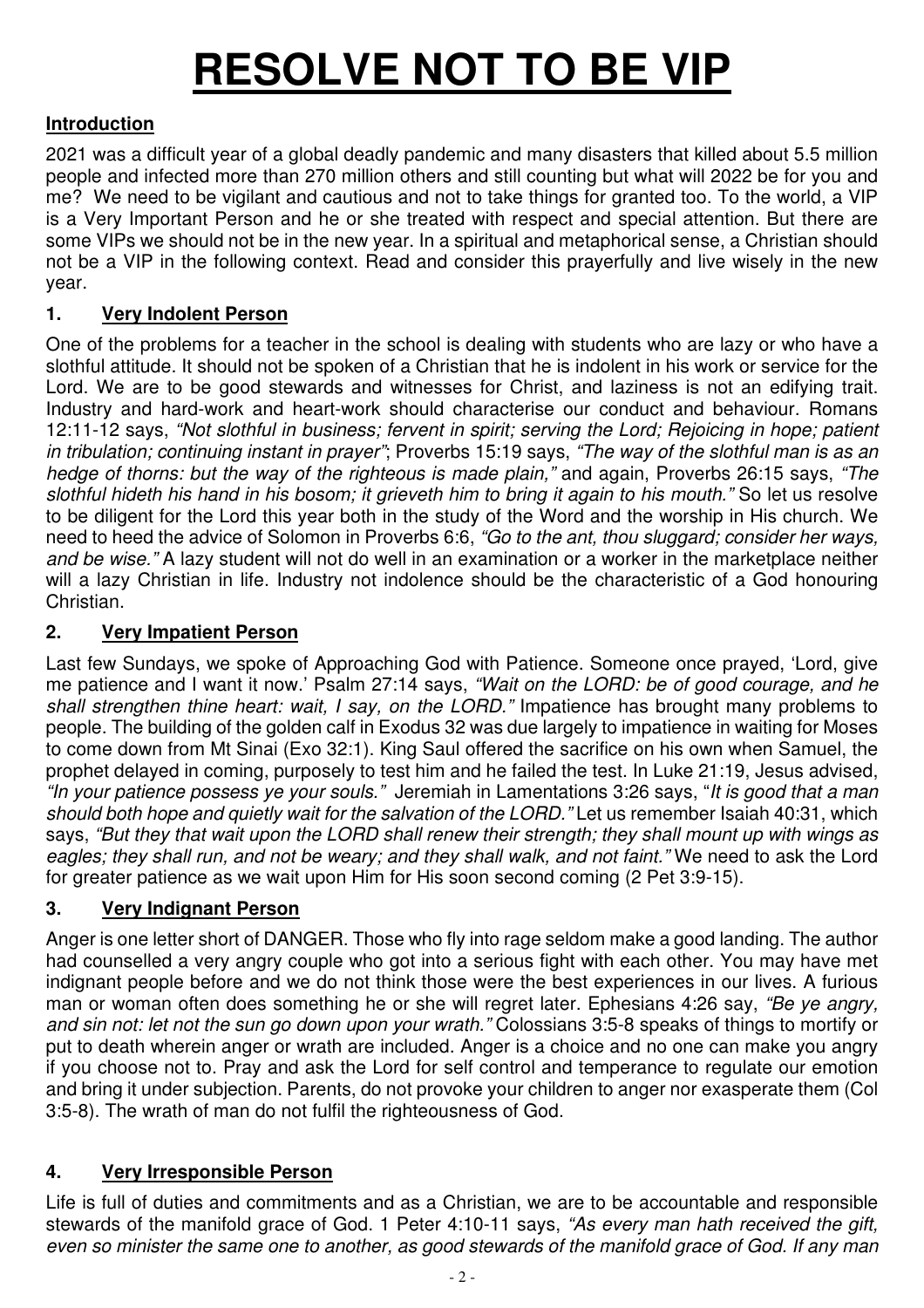*speak, let him speak as the oracles of God; if any man minister, let him do it as of the ability which God giveth: that God in all things may be glorified through Jesus Christ, to whom be praise and dominion for ever and ever. Amen."* 1 Corinthians 10:31 gives us a good guiding principle. We must remember that ultimately we are accountable to God one day, so should not we use our talents and resources for Him?

Some years back, we organised a tour with 35 participants, and when we were at Corinth, we saw the bema or judgement seat of Christ that was mentioned in 2 Corinthians 5:10. Paul in 2 Corinthians 5:10 reminds us, *"For we must all appear before the judgment seat of Christ;* (bema) *that every one may receive the things done in his body, according to that he hath done, whether it be good or bad."* We are to be faithful and dependable in our stewardship of the Lord's work and time (1 Cor 4:2) and be ready to give an answer one day before the *bema*. Let us be faithful in all the duties that are entrusted to us by God this year.

#### **5. Very Indifferent Person**

Apathy is worse than antipathy. Are we indifferent to the work of the gospel, the study of the Word, the fellowship of saints and the reverential worship of the triune God? Pray for zeal and fervency for the things that are eternal rather than the temporal things of the world.

These are 2 big universal problems in this world, ignorance and nonchalance — I do not know and I do not care. There are people who have no burden for the kingdom of God, with no desire for salvation of souls or prayer, and they are just caught up with their own worldly affairs.

There are 3 kinds of people in this world. Those who make things happen, those who watch things happen and those who wonder what happened. They are so caught up with their own worldly affairs, which may be legitimate, but they are totally nonchalant about spiritual things. Beware that we do not fall into these 2<sup>nd</sup> and 3<sup>rd</sup> categories. Have fervent love and strong spiritual convictions in the will and work of God.

#### **6. Very Imprudent Person**

We live in a world of trickery and falsehood. We need to be spiritually wise and prudent in this treacherous and decadent world. We are not to be affected by the false teachings and the occults and cultic deception of the evil one. Proverbs 9:10 says, *"The fear of the LORD is the beginning of wisdom: and the knowledge of the holy is understanding,"* and in James 3:17, he says, *"But the wisdom that is from above is first pure, then peaceable, gentle, and easy to be intreated, full of mercy and good fruits, without partiality, and without hypocrisy."*

There are some bible seminaries or theologians who will deny the virgin birth of Christ, the 6 literal day creation account, the physical resurrection of Christ, the miracle of the Red Sea crossing, and the universal flood during Noah's time. German higher criticism and naturalism has created widespread religious liberalism from the 19<sup>th</sup> to 21<sup>st</sup> century. Many are sold on the concepts of theistic evolution, compromised worship and secular psychology in the Christian world rather than biblical truth and doctrine. There are many who doubted that Adam was a real historical person and one former church leader of a denomination taught that hell is only a figment of imagination created by God to frighten us to believe in Him. There are many who endorse cloning, abortion and euthanasia under the guile of 'helping the sick' at the expense of God's clear commands in His Holy Word. Do not be a VIP in this context.

#### **Conclusion**

There is a Chinese saying, 'A good beginning is half done.' We need to begin the year right. Let us resolve to live this new year in 2022 for the Lord with greater reverential fear, faith and zeal and be effectual and faithful stewards and disciples of the manifold grace of God till He comes.

*adapted and edited from Pastor Jack Sin, Sovereign Hope BP Church, Singapore*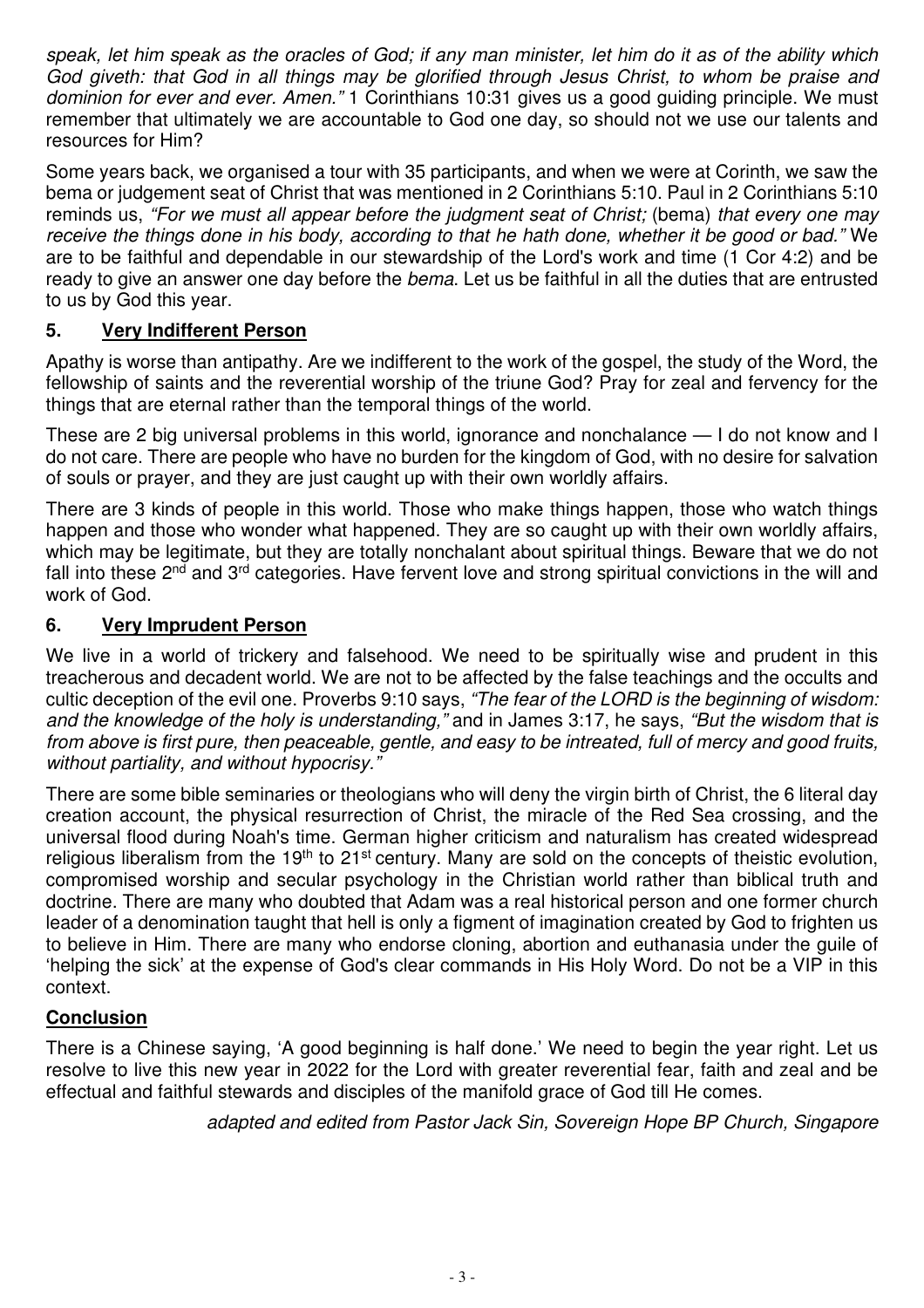### **WELCOME TO NEW LIFE B-P CHURCH LONDON**

Our Lord's Day activities begins with the **Pre-Worship Prayer Meeting** at **10:15 am** followed by the **Worship Services** at **11.00 am and 3.00 pm**. Do invite your friends to come to Church.

#### **NEWS/ANNOUNCEMENTS**

**Dear Worshippers, due to the increasing Covid infection rate within London the Afternoon Worship Service has been moved back to being held online at 3pm until further notice.** 

**Morning Worship Service will still be held in the Church Premises. However, please note that there will be strict social distancing measures put in place.** 

**Face coverings must be worn in the church at all times out of consideration for all worshippers.**

**For those unable to attend Church in person, we will continue to stream our services online.**

If you require the link to our online zoom services, or have any questions or require further clarity, please call the church manse, or email us at admin 'at' newlifebpc.org.uk.

**Tithes & Offerings** – There will be an offering box at the entrance to the Church Sanctuary for you to place your offerings in.

**Missions Fund** – The Church has sent £1620 to the Baalah Missions.

| Worship Service Collections - Last Sunday: £357.00, Maintenance   Church Maintenance Fund |                         |
|-------------------------------------------------------------------------------------------|-------------------------|
| Fund: £30.00, Missions: £100.00                                                           | <b>Total:</b> £8,190.50 |

#### **MEMORY VERSE**

| <b>Last Week</b>                  | <b>This Week</b>             | <b>Next Week</b>                 |
|-----------------------------------|------------------------------|----------------------------------|
| "Then answered I them, and said   | "For all the promises of God | "Now thanks be unto God, which   |
| unto them, The God of heaven, he  | in him are yea, and in him   | always causeth us to triumph in  |
| will prosper us: therefore we his | Amen, unto the glory of God  | Christ, and maketh manifest the  |
| servants will arise and build."   | by us."                      | savour of his knowledge by us in |
| Nehemiah 2:20a                    | 2 Corinthians 1:20           | every place."                    |
|                                   |                              | 2 Corinthians 2:14               |

#### **Changes introduced to the Worship Services held at the church premises**

In compliance with the current Government guidelines, the following changes have been introduced:

- No offering collection during the worship service. Offerings can be made at the offering box when entering or exiting the church.
- Adopt a 2-metre social distancing seating arrangement (household members may sit with each other).
- Face coverings to be worn in the church **at all times** out of consideration for all worshippers. For young children under the age of 11, the use of face covering is optional. **Please ensure you bring your own face covering**.
- No food and drinks will be made available (Fellowship Lunch has been temporarily suspended).
- After Morning Worship Service, you may gather for fellowship inside or outside of the Church premises, but please adhere to social distancing.
- No access to non-essential areas of the church this includes the Fellowship Hall and kitchen.
- New movement arrangements to be adopted (please follow directions).
- Temperature measurements will be taken for every worshipper and visitor.
- Worshippers and visitors are required to complete the contact details slip for the NHS Test & Trace service. These details will be kept securely in church for 21 days and then destroyed. They will only be submitted to Test & Trace if a Covid-19 case occurs.
- Alternatively, please download the NHS COVID-19 Mobile App and scan one of the QR codes in the Church entrance to check-in.

To join our online services or to obtain further updates, please visit the church website (www.newlifebpc.org.uk) or call the church manse (020 73280869).

With the Lord's blessing, John Poh & Jonathan Kim, Task Force Members